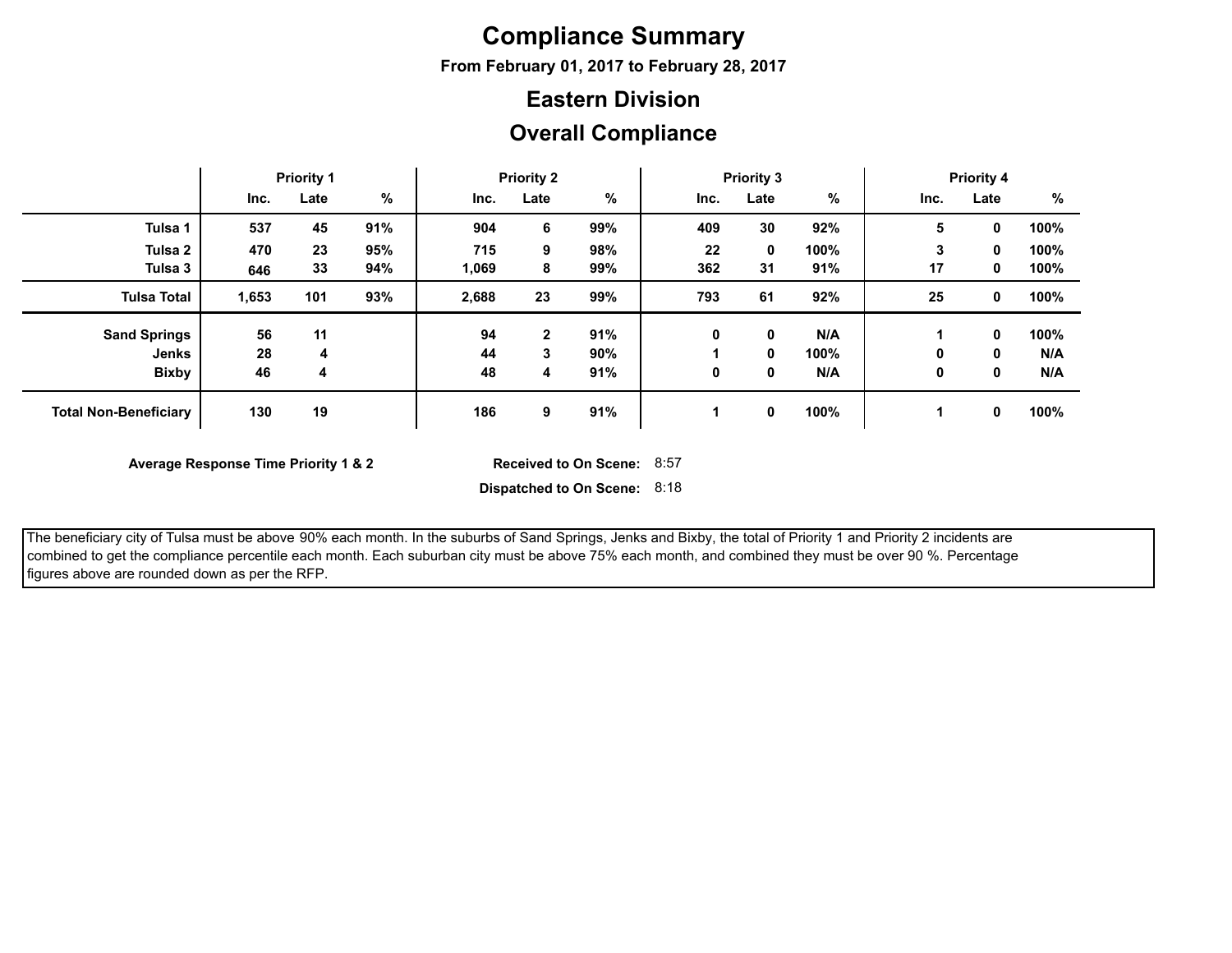# **Compliance Summary**

**From February 01, 2017 to February 28, 2017**

### **Overall Compliance Western Division**

|                               | <b>Priority 1</b>                    |      |     | <b>Priority 2</b> |      |                                                              | <b>Priority 3</b> |              |      | <b>Priority 4</b> |             |      |
|-------------------------------|--------------------------------------|------|-----|-------------------|------|--------------------------------------------------------------|-------------------|--------------|------|-------------------|-------------|------|
|                               | Inc.                                 | Late | %   | Inc.              | Late | %                                                            | Inc.              | Late         | %    | Inc.              | Late        | %    |
| <b>Oklahoma City 1</b>        | 879                                  | 69   | 92% | 1,452             | 19   | 98%                                                          | 416               | 21           | 94%  | $\overline{7}$    |             | 85%  |
| <b>Oklahoma City 2</b>        | 910                                  | 84   | 90% | 1,370             | 22   | 98%                                                          | 223               | 14           | 93%  |                   | 0           | 100% |
| <b>Edmond</b>                 | 191                                  | 32   | 83% | 237               | 9    | 96%                                                          | 74                | $\mathbf{3}$ | 95%  | 0                 | 0           | N/A  |
| <b>Total OKC &amp; Edmond</b> | 1,980                                | 185  | 90% | 3,059             | 50   | 98%                                                          | 713               | 38           | 94%  | 8                 |             | 87%  |
| <b>Warr Acres</b>             | 28                                   | 0    |     | 49                | 0    | 100%                                                         | 0                 | $\mathbf 0$  | N/A  | 0                 | $\mathbf 0$ | N/A  |
| <b>Bethany</b>                | 69                                   | 8    |     | 98                |      | 94%                                                          |                   | $\mathbf 0$  | 100% | 0                 | 0           | N/A  |
| <b>Mustang</b>                | 36                                   | 13   |     | 44                | 5    | 77%                                                          | 15                | 0            | 100% | 0                 | 0           | N/A  |
| <b>The Village</b>            | 25                                   | 3    |     | 52                | 0    | 96%                                                          | 0                 | 0            | N/A  | 0                 | 0           | N/A  |
| <b>Nichols Hills</b>          | 6                                    | 0    |     | 9                 | 0    | 100%                                                         | 0                 | $\mathbf 0$  | N/A  | 0                 | 0           | N/A  |
| Yukon                         | 68                                   | 19   |     | 65                | 0    | 85%                                                          | 47                | 5            | 89%  | 0                 | 0           | N/A  |
| <b>Total Non-Beneficiary</b>  | 232                                  | 43   |     | 317               | 6    | 91%                                                          | 63                | 5            | 92%  | 0                 | 0           | N/A  |
| Piedmont                      | 11                                   |      |     | 9                 |      |                                                              | 0                 |              |      | 0                 |             |      |
|                               | Average Response Time Priority 1 & 2 |      |     |                   |      | <b>Received to On Scene:</b><br>Dispatched to On Scene: 9:05 | 9:34              |              |      |                   |             |      |

The beneficiary cities of Oklahoma City and Edmond must be above 90% each month. In the suburbs of Warr Acres, Bethany, Mustang, The Village, Nichols Hills, and Yukon, the total of Priority 1 and Priority 2 incidents are combined to get the compliance percentile each month. Each suburban city must be above 75% each month, and combined they must be over 90 %. Percentage figures above are rounded down as per the RFP.